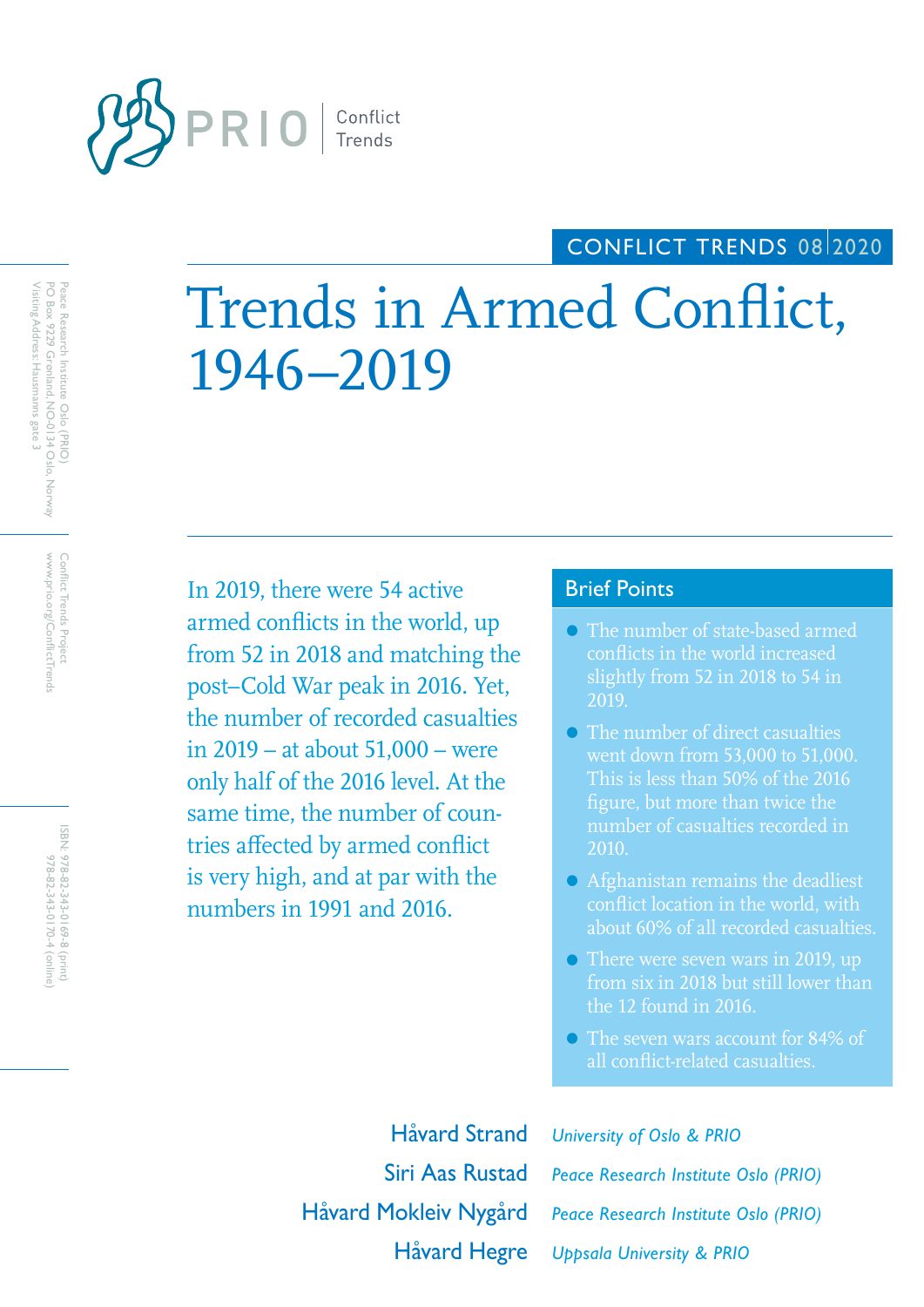#### **Trends in 2019**

As a whole, the global level of armed conflict in 2019 is very similar to 2018, with approximately the same number of conflicts, wars and casualties. Yet, individual conflicts differ in their contribution to the overall trend. Figure 1 displays trends in the number of conflicts and battle-related deaths from 1989 to 2019.

The data used in this policy brief are collected by the Uppsala Conflict Data Program (UCDP). They separate between wars and minor conflicts. Wars have more than 1,000 battle-related deaths (BRD) per year, whereas minor conflicts have between 25 and 1,000 BRD.

2019 saw 54 active conflicts – which is at par with the record set in 2016 – and a record high of 47 minor armed conflicts. Fortunately, there were only seven wars, and the number of casualties is trending downwards for the fifth year in a row.

### **The Last Five Years**

In 2014, the global conflict trend was very bleak. With 104,000 casualties, this year was the third most violent year since the end of the Cold War and the number of conflicts was approaching a level not seen since the early 1990s.

The main driver behind the high number of casualties was the war in Syria, but Iraq and Afghanistan also contributed massively. Since 2014, casualty figures have gone down by about 50%, while the number of active conflicts has increased.

We are now at an unprecedented level of minor conflicts, which are defined as conflicts with more than 25 deaths per year but less than 1,000. While these conflicts make only a marginal contribution to the fatalities trend, their presence is troubling as many of them have the potential to erupt into full wars, defined as more than 1,000 casualties per year.

The principal reason why the number of conflicts has increased dramatically is the Islamic State (IS). From a conflict perspective, the key defining aspect of an armed political conflict is the stated aim of the challenger. IS differs from most rebel organizations, including Al-Qaeda, in that they want to establish a new political entity, the Caliphate, that transcends the current international system.

#### **Stability and Change**

In 2019, two new wars were recorded. In Libya, a conflict seen as inactive in 2018 reignited, while the conflict in Nigeria escalated above the 1,000 BRD threshold. The war in Afghanistan against the Taleban also escalated and was the most serious conflict in the world in 2019. On the other hand, four conflicts became less intense in 2019: Somalia (both Government and Somaliland), Afghanistan (IS), Yemen and Syria saw positive developments from a strictly humanitarian point of view.

Figure 2 shows the distribution of fatalities in 2019 against the change from 2018. The green dots are the eight conflicts that were considered inactive in 2019 as they did not cross the 25 BRD threshold. None of these claimed



Figure 1: Battle-related deaths and number of conflicts per year, 1989–2019. Source: UCDP database (ucdp.uu.se)

1,000 lives in 2018. The orange dots are the ten conflicts in 2019 that were not active in 2018. As noted, the number of fatalities went down slightly from 2018 to 2019. Yet, when we look closer at individual conflicts, we do see a lot of change.

#### **Seven Wars**

In 2019, there were seven wars, accounting for 84% of all conflict-related casualties. These conflicts are vastly more problematic than the lesser armed conflicts. The current wars are in Afghanistan (two parallel and intertwined wars), Syria, Yemen, Libya, Somalia and Nigeria.

The two wars in Afghanistan are separated because the stated aim of IS differs from that of everyone else. IS wants the polity of Afghanistan to enter into a larger political unit, whereas the other factions are fighting for political control over the country itself. IS is present in all current war-torn countries, but are dominant only in Nigeria. While the Taleban conflict deteriorated sharply in 2019, the IS conflict became less severe. Overall, the situation in Afghanistan did deteriorate significantly in 2019.

IS involvement in Afghanistan has failed to dominate the conflict in the manner seen in Iraq or Syria. Instead, numerous leaders have been captured or killed and the majority of casualties come from large-scale suicide attacks.

The Taleban, on the other hand, has gradually been gaining strength since their eviction in 2001. The conflict between the Taleban and numerous Afghan and international actors has steadily become more severe since 2004, and 2019 was a peak year with close to 29,000 casualties.

The Syrian Civil War can also be unpacked into several political issues. The first is the issue of who should govern Syria, the second is the issue of whether Syrian Kurdistan should be an independent country, and the third is the question of Syrian submission to the IS Caliphate.

The war in Syria is now much less intense than it was five years ago, but even in 2019, more than 7,000 were killed. The issue of government remains the most important and the only conflict dimension that reached the 1,000 BRD threshold. IS has moved from center stage to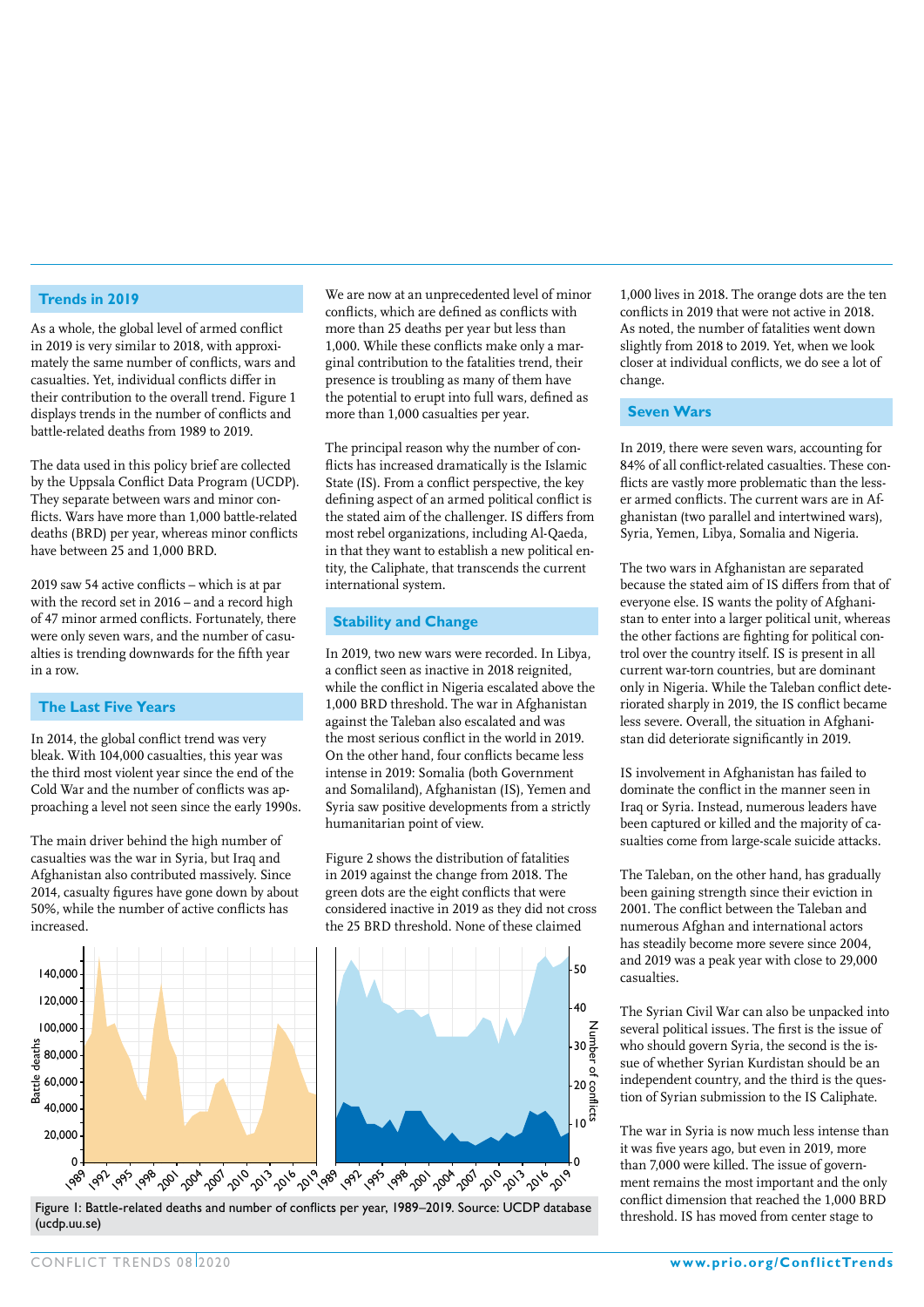

Figure 2: Battle-related deaths in 2019 vs. change from 2018. Source: UCDP database (ucdp.uu.se)

the periphery of the larger Syrian Civil War, and is for the first time since 2013 not counted as a war.

Yemen has seen intermittent armed conflict since independence, but was largely peaceful between 1995 and 2010. Over the last five years, a civil war over governance has turned regional as a Saudi-led coalition have supported the forces of former president Hadi. The war in Yemen is also split as a consequence of IS involvement, but the influence of IS has been modest since 2015, and in 2019 almost ignorable.

Somalia has been ravaged by armed conflict since 1991 over governance. The current phase has been dominated by the Islamist group Al-Shabaab, which became a central actor in 2008. With the narrow exception of 2013, Somalia has recorded more than 1,000 battle-related casualties every year since 2006. 2019 was mostly similar to the previous three years.

Libya has been a failed state since the overthrow of Gaddafi in 2011. Political violence has been rife for the last ten years, but the weakness and sometimes absence of a government means that much of the violence has been between non-governmental forces. In 2015, the Libyan Political Agreement laid out a power-sharing arrangement aiming to align the Government of National Accord (GNA) and the House of Representatives.

The conflict in Libya between GNA and the House of Representatives was a renewed conflict in 2019, as no casualties were recorded between these groups in 2018. However, the presence of IS in Libya meant that there was an armed conflict in Libya in 2018 as well.

From 2009 onwards, Boko Haram has been fighting the Government of Nigeria in one of the most brutal conflicts of the last decade. In 2015, the group announced that they would join



Figure 3: Battle deaths and number of conflicts: Africa vs. rest of the world, 1989–2019. Source: UCDP database (ucdp.uu.se)

IS, but a conflict over leadership meant that the group split and that the name Boko Haram again was used. In 2019, IS overshadowed Boko Haram by a wide margin.

#### **New Conflicts**

In 2019, ten new conflict entries were recorded that were absent in 2018. Of these, three were new conflicts and seven were old conflicts that reignited in 2019. The resurgence of Libya is by far the most disturbing new entry. The remaining nine are: Angola, Burundi, Cameroon, Burkina Faso, Somalia, Mozambique, Ethiopia, Pakistan and the conflict between the us and Al-Qaeda, which goes back to 9/11.

Two worrisome trends are apparent among these 10 conflicts. First, eight of them are in Africa. Second, IS is involved in five.

Figure 3 compares the number of fatalities and the number of conflicts in Africa with the rest of the world. There are two simultaneous trends. In terms of severity, Africa has recently been much less violent than the rest of the world, *and* compared with the first decade after the Cold War. However, the two peaks in the African curve are both large wars involving Ethiopia and Eritrea, and the Rwandan genocide is not included in the data.

The right-hand side of Figure 3 paints a more disturbing picture. The number of conflicts in Africa has steadily increased from a historical low in 2006. If the current trend continues in 2020, half of all conflicts in the world will be in Africa.

The main cause for caution is that many of these minor conflicts have the potential to escalate into a major conflict, and a single eruption of that kind will send the red curve on the fatality graph straight up.

IS is another major explanation of the recent number of active conflicts. As IS has a unique political project which almost never aligns with any other group, the presence of IS usually means that there is more than one active conflict in a location

IS was very successful in Syria and Iraq, and in 2016 about one in three casualties globally occurred in a conflict involving IS. In 2019, that